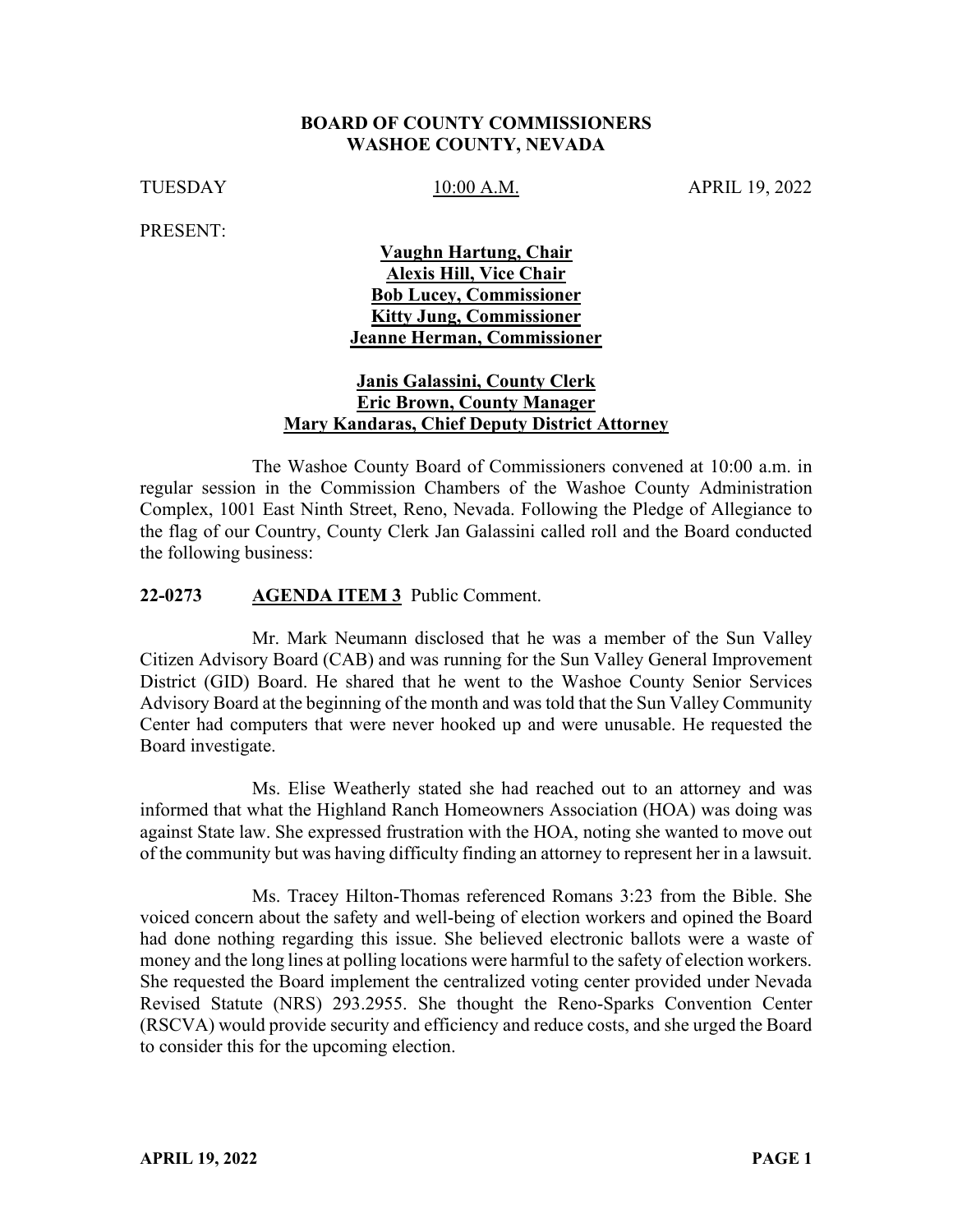Mr. Zach Young shared that he was an Assistant District Attorney for Washoe County. He stated he was in attendance to provide comment on Agenda Item 9 as it pertained to the recommended funding of the District Attorney's (DA) Office budget, which he believed was insufficient to advance public safety.

Ms. Judy Haire referred to a document titled "Washoe County Provisional Voting Anomalies." She said that according to the document, the Election Administration and Voting Survey (EAVS) report to the Nevada Secretary of State (SOS) indicated there were over 4,000 same-day registrants during the 2020 election. She said under the NRS this required provisional ballots to be cast and final verification to be conducted by the SOS. She referenced a public records request from March 28, 2022, which asked for all written procedures of how data from the Dominion voting machines were entered into the County database and all reports of provisional votes cast using these machines that went to the SOS. She wondered if any provisional votes were cast by paper ballot, and if so, how many and on which days. She expressed frustration with the response she received from the Registrar of Voters (ROV) Office that there were no written procedures, and she did not believe the ROV adequately answered the request.

Ms. Debbie Hudgens noted she would continue the comments regarding the "Washoe County Voting Anomalies." She wondered how the data from the Dominion voting machines were entered into the County database. She said the response to the public records request indicated there was a code attached to the precinct number in the voting system to identify a provisional ballot. She believed the EAVS report stated there were provisional ballots cast during the 2020 election, but the April 2021 Voter Registration Database indicated there were none. She opined over 4,000 ballots should have been marked as provisional. She wondered about the provisional ballots being kept separate from regular ballots and thought the Dominion voting machines should have a report to show this was done. She referenced Assembly Bill (AB) 345 from the 2019 Legislative Session. She said the public records request had asked for a report from the SOS regarding provisional ballots as potential double votes for the 2020 election, noting such a report was not received.

Mr. Nicholas St. Jon shared that he would continue the comments regarding the "Washoe County Voting Anomalies." He displayed a document, a copy of which was placed on file with the Clerk. He reiterated that no report had been received from the SOS regarding provisional ballots as potential double votes for the 2020 election. He opined that without the report none of the provisional ballots should have been counted, and they accounted for 1.65 percent of all votes cast in Washoe County. He believed there were other discrepancies in the EAVS report. He spoke about the votes counted rates in several counties throughout Nevada. He thought there was corruption in the ROV Office, and an investigation needed to be conducted.

Mr. Donald Fossum displayed a document, a copy of which was placed on file with the Clerk. He spoke about a report regarding election integrity. He shared that there were SOS candidates in about 17 different states who were working together to push for the elimination of voting machines around the country.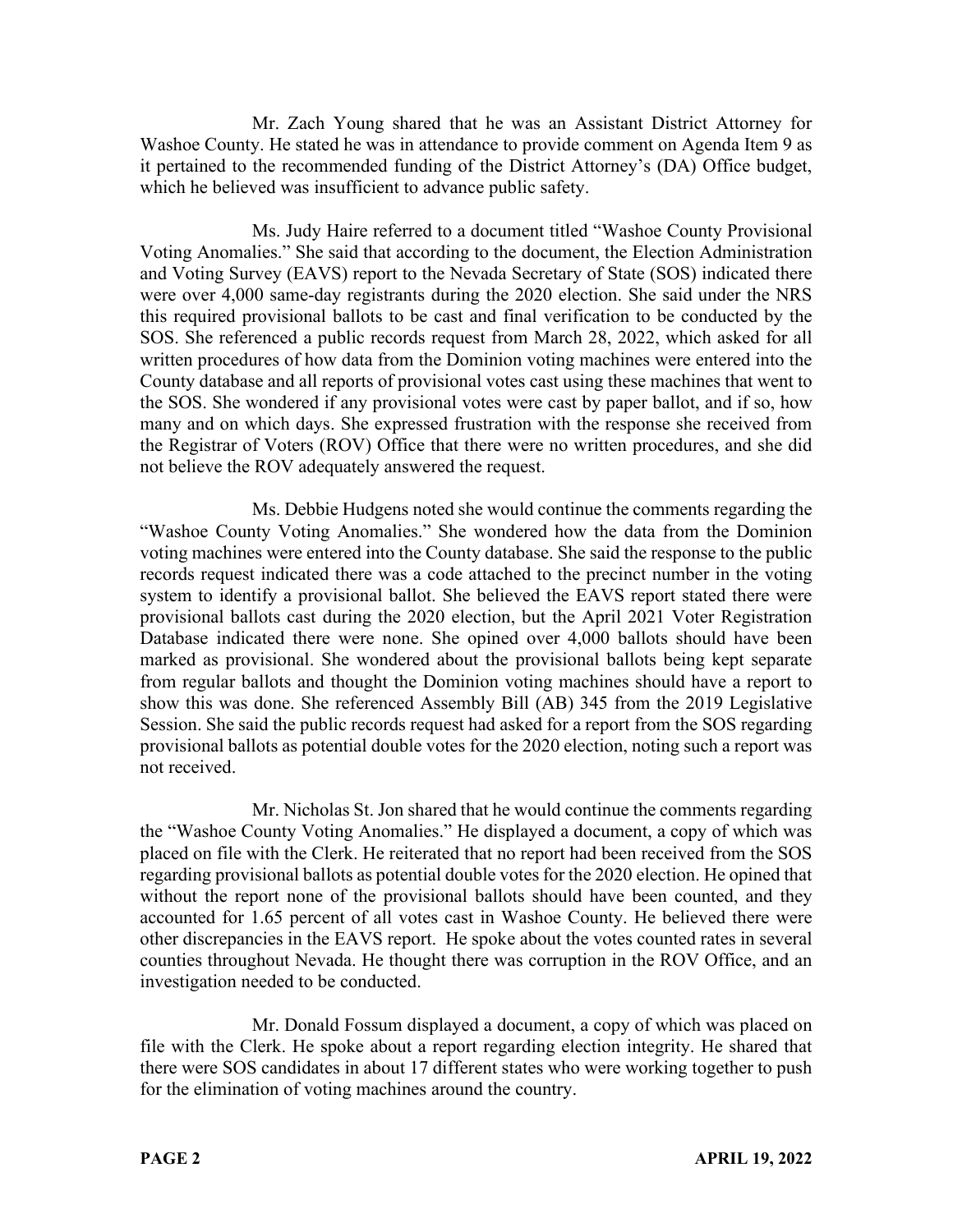Ms. Janet Butcher believed computer code could be manipulated and should be audited. She said the Spanish Springs High School polling location did not have a stamp for mail-in ballots and asked the Board to investigate. She encouraged the Board to consider the use of voter identification. She shared that she had voted in the 2020 primary but was then placed on an inactive voter roll and thought this had happened to many other voters.

### **22-0274 AGENDA ITEM 4** Announcements/Reports.

Vice Chair Hill shared that Incline Village had been designated a Nevada Main Street Program and was going through the process of what this would look like, including community redevelopment. She wanted to know if other parts of Washoe County would be interested in going through the designation process and if the County could provide support. She asked to add this item to a future agenda.

Commissioner Herman asked to bring the Highland Village Master Plan reconfiguration back to the Board for consideration. She believed adequate changes had been made for the Board to adopt the proposed amendment. She also asked the Board to consider a potential Bill Draft Request (BDR) for the next legislative session to cap fuel tax increases.

Chair Hartung asked Chief Deputy District Attorney Mary Kandaras about the process for reconsideration of the Highland Village Master Plan amendment. Attorney Kandaras explained the reconsideration needed to be requested by a member of the Board and then placed on a future agenda.

Commissioner Lucey stated he and County Manager Eric Brown met with the Deputy Secretary of State to discuss voting and election issues. He shared that the Secretary of State (SOS) along with the Registrar of Voters (ROV) of each county were asking recipients to send voter registration cards and sample ballots back with "return to sender" if they were addressed to an individual who did not live at that residence. The SOS and the ROVs thought it was the best way to clean up the voter rolls throughout the State and ensure accuracy. Commissioner Lucey noted Washoe County was working diligently with the SOS to get this message out and noted the voter rolls were updated daily by the SOS staff.

Commissioner Lucey shared that Vice Chair Hill had participated in placing pinwheels in honor of National Child Abuse Prevention Month. He noted that the County would participate in placing pinwheels in front of Greater Nevada Field on the morning of Tuesday, April 26. He invited the public to attend.

Chair Hartung voiced concern that the Nevada Department of Transportation (NDOT) had taken down the Advanced Signal Warning Systems (ASWS) on Pyramid Highway. He thought it decreased road safety, and he spoke about a recent traffic accident on Disc Drive. He shared that he wrote a letter to Governor Steve Sisolak about this issue but had yet to receive a response.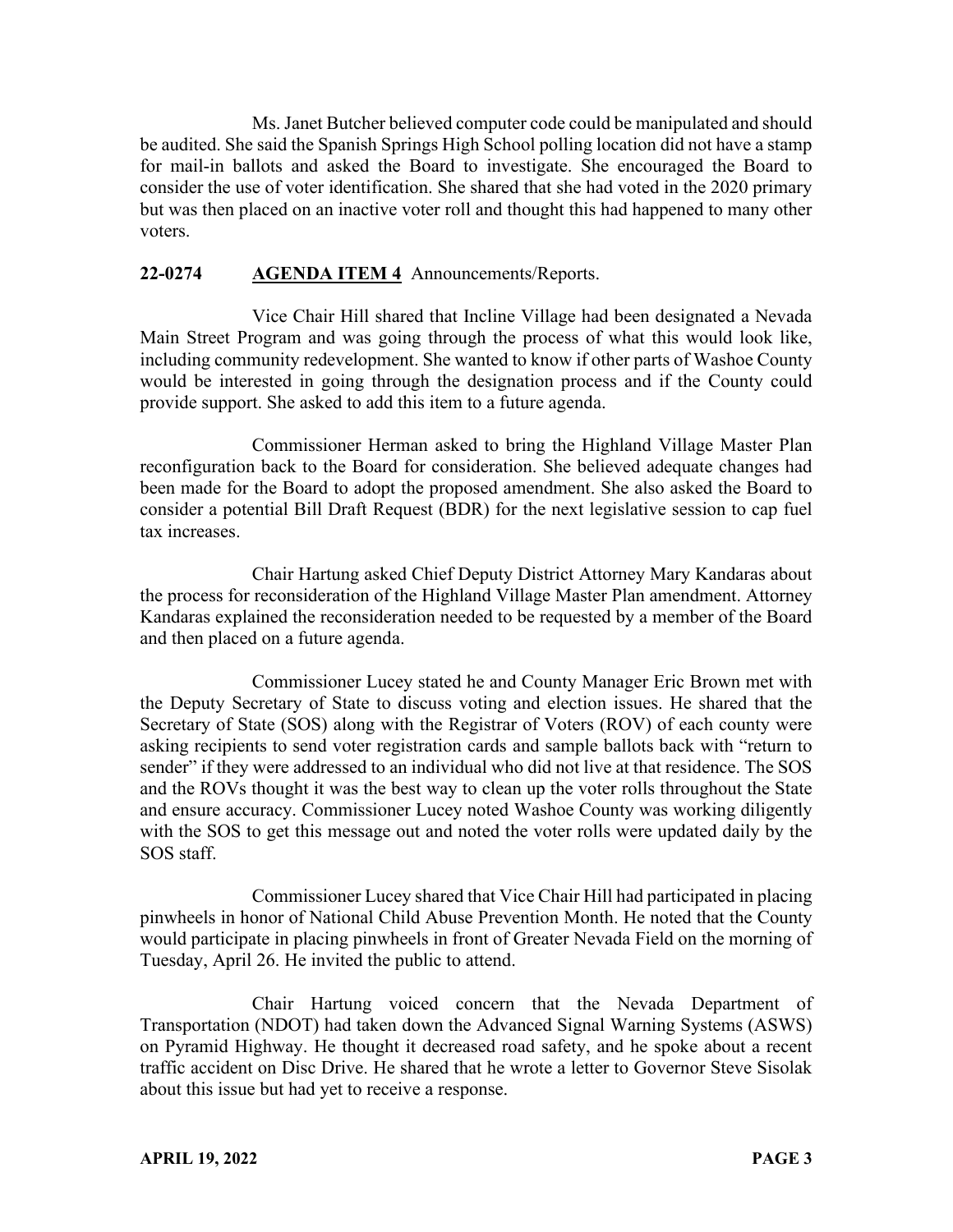Chair Hartung asked Attorney Kandaras if the District Attorney's (DA) Office could provide a memo to the Board regarding the fuel tax. He requested information about the fuel tax process and how it was initiated, noting it was a voter initiative. Attorney Kandaras responded that the DA's Office would draft something. Chair Hartung asked her to coordinate with the Regional Transportation Commission (RTC).

Commissioner Lucey said the ASWS had also been removed on Mt. Rose Highway and the corner of State Route (SR) 431 and Virginia Street by The Summit mall. He did not believe NDOT had given drivers ample notification that the ASWS would be removed. He commented there used to be five of the ASWS on Mt. Rose Highway and there were only two left, one by Thomas Creek and one by Wedge Parkway. He observed the removals were due to national guidance but said he did not see the benefit.

Commissioner Lucey spoke about a property in the Holcomb Ranch area that was the subject of a contentious discussion during the last meeting. He opined that the State might not be able to facilitate improvements for some of its roads and requested that Washoe County work with the RTC to identify funding for the necessary improvements.

Commissioner Lucey shared that he met with Chair Hartung, City of Reno Mayor Hillary Schieve, City of Sparks Mayor Ed Lawson, Washoe County Manager Eric Brown, and the Managers of the Cities of Reno and Sparks to discuss the improvement of fire services throughout the County and the region. He informed that the goal was to ensure all residents had access to quality emergency medical services (EMS), fire services, and public safety. He thanked Chair Hartung for arranging the meeting and noted he would like other agencies to participate in the discussion for future planning. He thought there was more the County could do and hoped it would work with its partners to make the changes that needed to be made.

Chair Hartung agreed with Commissioner Lucey and believed the immediate goal was to implement regional dispatch so the closest unit would respond in case of an emergency. Regarding the removal of the ASWS, he opined that NDOT had already made the decision to remove them before conducting any public outreach and expressed frustration with the process.

Commissioner Herman said she understood there were costs to maintain the ASWS such as calibrating the lights and the cost of the electricity. She requested to know what those costs were and wanted the funds from the sale of the equipment to go towards the improvement of the highways.

## **PROCLAMATIONS**

**22-0275 5A1** Proclaim April 2022 as National Donate Life Month.

Chair Hartung read the Proclamation.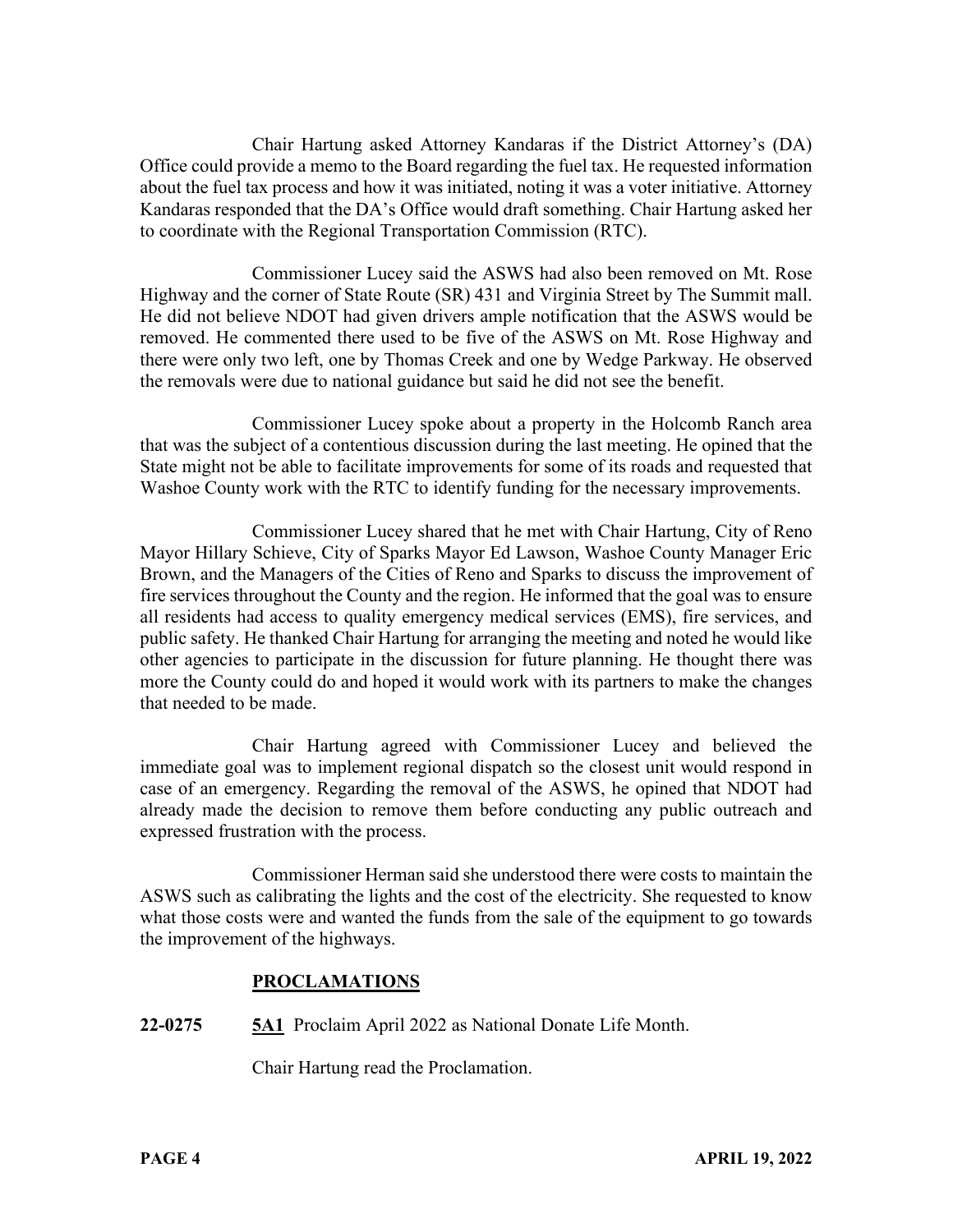Chair Hartung expressed his support and appreciation for organ donation, noting that his wife had donated a kidney to their daughter in 2008. He introduced Ms. Nancy Ponte, Mr. Matt Graves, Ms. Denise Nickel, Mr. David Estorga, Mr. Chris Johns, Mr. Dan Lunn, Ms. Monica Myles, Ms. Kimberly Flores, and Mr. Tom Graham, and thanked them for their hard work.

Mr. Dan Lunn, Vice President of Tissue Operations for Nevada Donor Network (NDN), shared that there were currently over 100,000 Americans waiting for a second chance at life through organ donation and about 600 of them were Nevadans. He hoped that National Donate Life Month would bring awareness to organ, eye, and tissue donation and encourage Nevadans to register as donors. He thanked the Board for its leadership and for bringing the mission of the NDN to the forefront.

Mr. Matt Graves, Vice President of Tissue Operations for Donor Network West (DNW), reiterated that approximately 600 Nevadans were currently waiting for a lifesaving gift. He shared that the DNW was hosting a "Spare a Life" fundraiser in May to support education and outreach for organ, eye, and tissue donation, which would be held at the National Bowling Stadium on Thursday, May 19 at 5:30 p.m. The DNW would also hold a ribbon-cutting event at its new headquarters soon. He said the DNW was working with its Northern Nevada Advisory Council to provide guidance, insights, and strategies on developing new and innovative ways to share the benefits of organ, eye, and tissue donation with the community. He thanked the Board for its support and for helping to raise awareness of this cause.

Ms. Nancy Ponte said she was a donor mom and initially had not even known that her daughter had registered to be an organ donor. She shared that her daughter had an asthma attack and did not survive but was able to gift donations to three people. In 2019 she met her daughter's cornea recipient. She commented the whole donation process had been an incredible journey. She said she was pleased to be an ambassador for both the NDN and the DNW and expressed appreciation for the organizations and the community.

Mr. Tom Graham stated he was an ambassador for both the NDN and the DNW, noting he was the recipient of organ donations from two donors. He expressed his appreciation for the organizations and the donors and believed the best way to honor his donors was to be an ambassador and share his story. He encouraged everyone to register.

On motion by Chair Hartung, seconded by Commissioner Lucey, which motion duly carried on a 5-0 vote, it was ordered that Agenda Item 5A1 be adopted.

**22-0276 5A2** Proclaim April 2022 as National County Government Month.

Commissioner Lucey read the Proclamation.

Commissioner Lucey remarked that he was proud to serve as the Commissioner for District 2 in Washoe County, and as the President of the Nevada Association of Counties (NACO) which represented all 17 counties in the State of Nevada.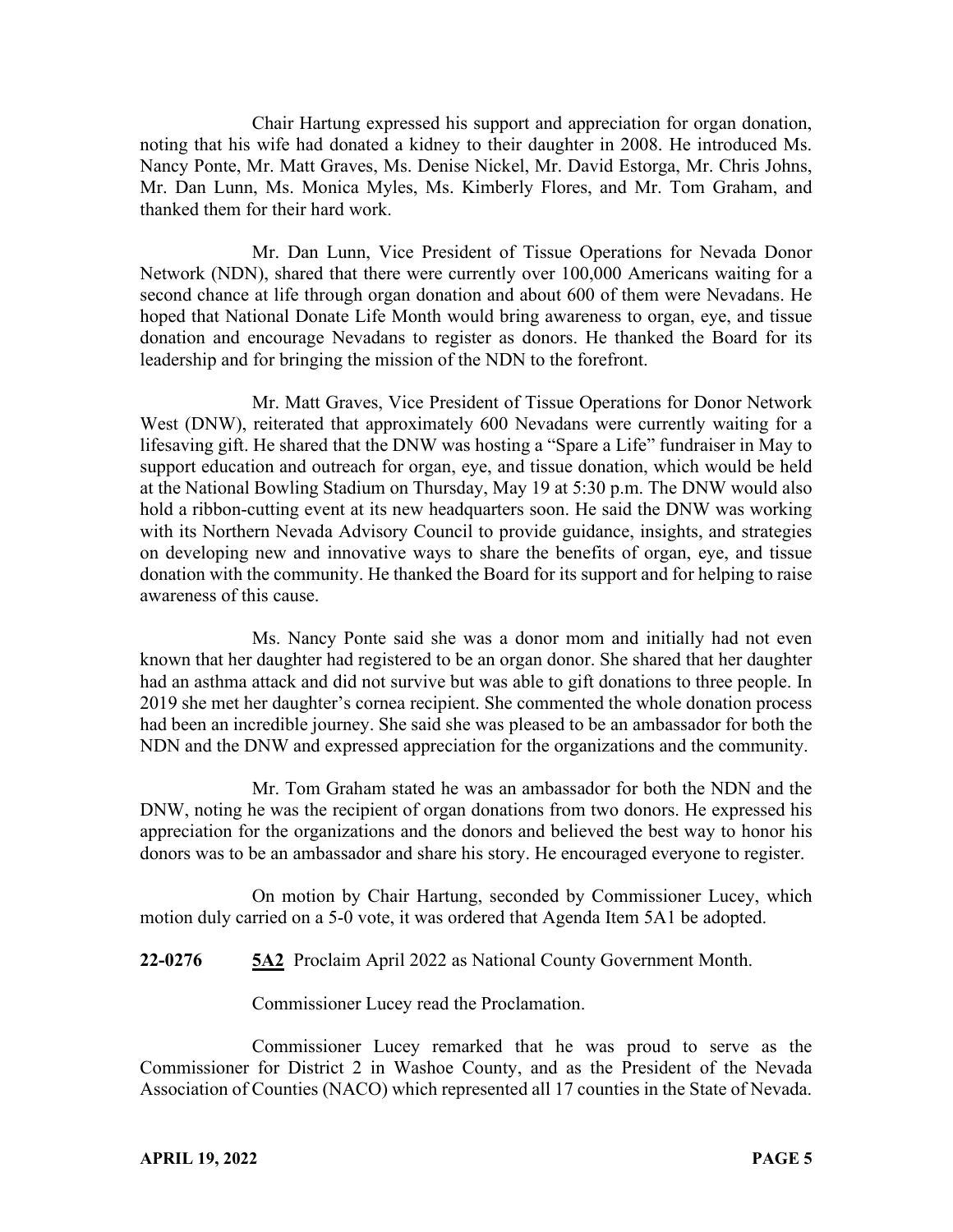He believed the role of county government was important because of its reach and the services it supported. He noted Washoe County had 2,700 employees and 24 different departments and divisions. He thanked them for the work they did on a daily basis.

Commissioner Lucey invited everyone to listen to Thursday's edition of the *Washoe Life Podcast* which would give listeners a glimpse into four different and interesting roles within the County. He encouraged people to visit the County's social media outlets.

There was no response to the call for public comment.

On motion by Commissioner Lucey, seconded by Commissioner Jung, which motion duly carried on a 5-0 vote, it was ordered that Agenda Item 5A2 be adopted.

## **DONATIONS**

- **22-0277 6A1** Recommendation to accept donations of [\$4,605.34] from various businesses, organizations and individuals and in-kind donations [estimated value \$229,805.17] from the May Arboretum Society for Regional Parks and Open Space programs and facilities; and direct the Comptroller's Office to make the appropriate budget amendments. Community Services. (All Commission Districts.)
- **22-0278 6B1** Recommendation to: (1) acknowledge various items donated totaling an estimated market value of [\$225.00]; and (2) accept donations to the Human Services Agency - Senior Services Fund to support operations of the Washoe County Senior Centers in the amount of [\$5,696.03] retroactive for the period December 20, 2021 through March 25, 2022; and direct the Comptroller to make the necessary budget amendments. Human Services Agency. (All Commission Districts.)
- **22-0279 6B2** Recommendation to: (1) acknowledge various items donated totaling an estimated market value of [\$1,025.00]; and (2) accept donations to the Washoe County Human Services Indigent Services Fund in the amount of [\$56.00] retroactive for the period October 13, 2021 through March 25, 2022; and direct the Comptroller's Office to make the necessary budget amendments Human Services Agency. (All Commission Districts.)
- **22-0280 6B3** Recommendation to: (1) acknowledge various items donated totaling an estimated market value of [\$100.00]; and (2) accept a donation to the Washoe County Human Services Homelessness Services Fund in the amount of [\$4,865.00] retroactive for the period January 1, 2022 through March 25, 2022; and direct the Comptroller's Office to make the necessary budget amendments. Human Services Agency. (All Commission Districts.)
- **22-0281 6B4** Recommendation to: (1) acknowledge various items donated totaling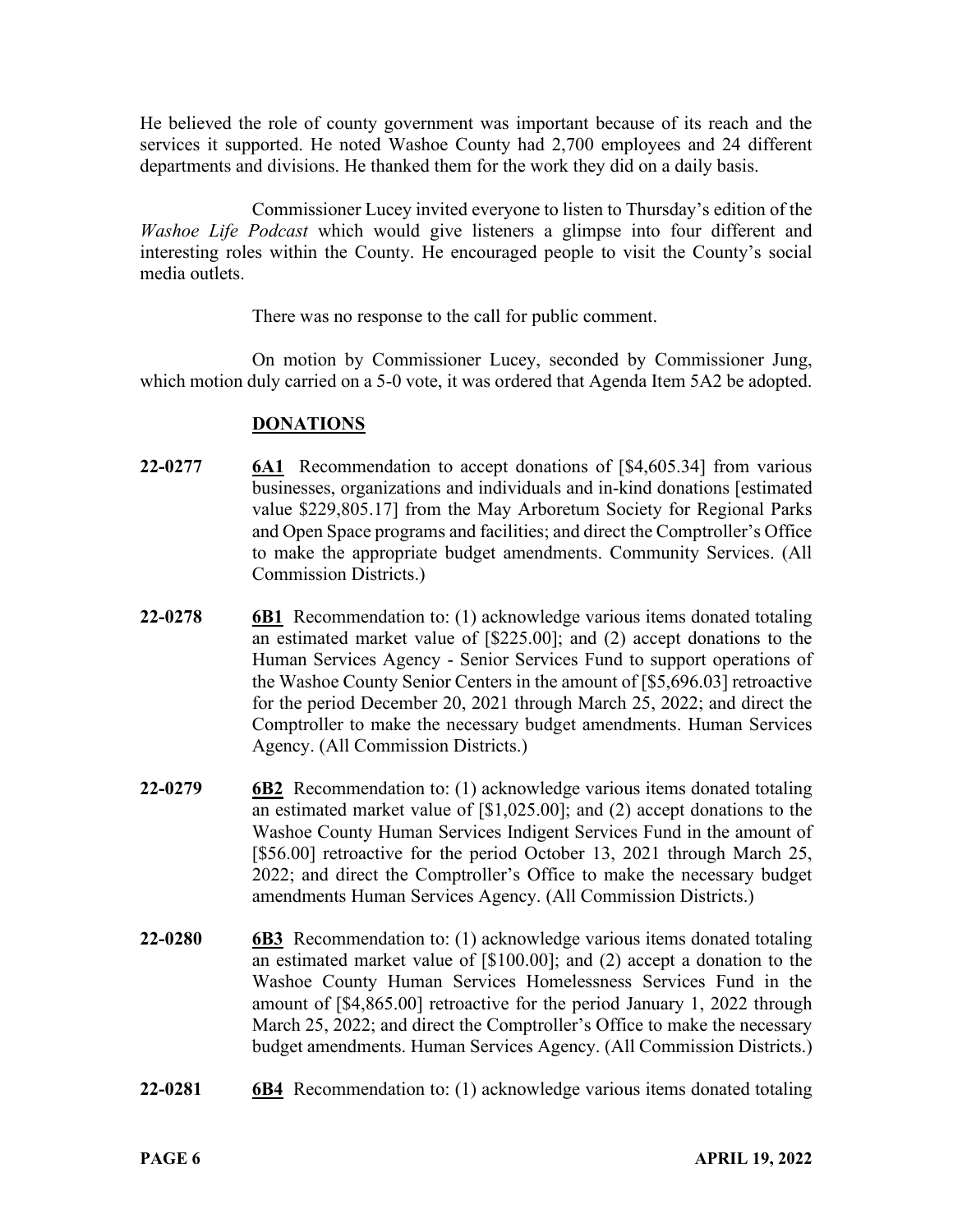an estimated market value of [\$17,464.00]; and (2) accept donations from various donors to Washoe County Human Services Agency Child Protective Services Fund to support welfare activities in the amount of [\$7,144.75] retroactive for the period December 26, 2021 through March 25, 2022; and direct the Comptroller's Office to make the necessary budget amendments. Human Services Agency. (All Commission Districts.)

- **22-0282 6C1** Recommendation to accept donations to Washoe County Regional Animal Services in the amount of [\$13,589.25] retroactive for the period January 1, 2022 through March 31, 2022, from numerous donors (see attached list) to be used for the humane care and treatment of sick and/or injured, stray, abandoned, or at-risk animals received; express appreciation for these thoughtful contributions; and direct the Comptroller's Office to make the necessary budget amendments. Animal Services. (All Commission Districts.)
- **22-0283 6D1** Recommendation to accept a donation of [\$10.00] from a private citizen to be used for operating costs for the Washoe County Sheriff's Office K9 Unit, and if approved, direct the Comptroller's Office to make appropriate budget amendments. Sheriff. (All Commission Districts.)
- **22-0284 6D2** Recommendation to accept a private grant of [\$1,000.00] from Joan Bates Sims Charitable Fund at the Community Foundation of Western Nevada to be used for protective equipment for deputies, and if approved, authorize Comptroller's Office to make appropriate budget amendments. Sheriff. (All Commission Districts.)

There was no response to the call for public comment.

On motion by Vice Chair Hill, seconded by Commissioner Jung, which motion duly carried on a 5-0 vote, it was ordered that Agenda Items 6A1 through 6D2 be accepted, directed, and authorized.

## **CONSENT AGENDA ITEMS** – **7A1 THROUGH 7B2**

- **22-0285 7A1** Approval of minutes for the Board of County Commissioners' regular meeting of March 8, 2022. Clerk. (All Commission Districts.)
- **22-0286 7A2** Acknowledge the communications and reports received by the Clerk on behalf of the Board of County Commissioners, including the following categories: Communications; Monthly Statements/Reports; and Executed Contracts. Clerk. (All Commission Districts.)
- **22-0287 7B1** Recommendation to approve Commission District Special Fund disbursement pursuant to NRS 244.1505 in the amount of [\$10,000.00] for Fiscal Year 2021-2022; District 4 Commissioner Vaughn Hartung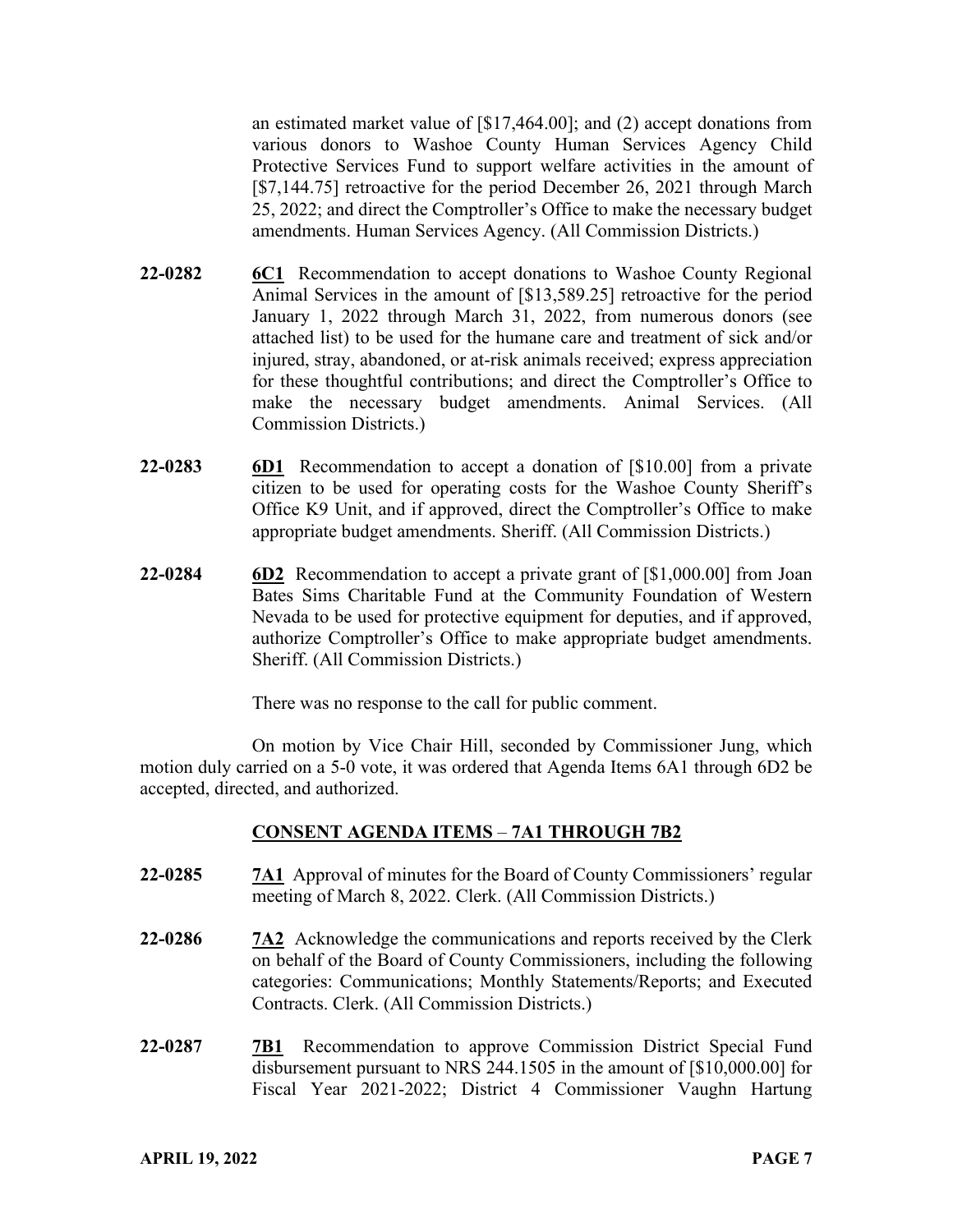recommends a [\$5,000.00] grant to Donor Network West -- a nonprofit organization created for charitable, religious, or educational purposes -- for the purpose of supporting the organization's efforts to educate the northern Nevada community about organ, eye and tissue donation to encourage registering as a donor; and a [\$5,000.00] grant to Nevada Donor Network Foundation -- a nonprofit organization created for charitable, religious, or educational purposes - to aid in the Organ Procurement Organization's capital campaign with the goal of creating an organ transplant center in Nevada; approve Resolutions necessary for same; and direct the Comptroller's Office to make the necessary disbursements. Manager's Office. (Commission District 4.)

**22-0288 7B2** Recommendation to approve Commission District Special Fund disbursement pursuant to NRS 244.1504 in the amount of [\$10,000.00] for Fiscal year 2021-2022; District 4 Commissioner Vaughn Hartung recommends a [\$10,000.00] grant to Soulful Seeds -- a nonprofit organization created for charitable, religious, or educational purposes -- to aid in their mission of providing healthy, sustainable and fresh food to the most vulnerable in our communities; approve Resolution necessary for same; and direct the Comptroller's Office to make the necessary disbursement. Manager's Office. (Commission District 4.)

There was no response to the call for public comment on the Consent Agenda Items listed above.

Vice Chair Hill thanked Chair Hartung for his contributions: \$5,000 to Donor Network West to support the organization's efforts to educate the Northern Nevada community about organ, eye, and tissue donation to encourage donor registration; \$5,000 to Nevada Donor Network to aid in the capital campaign with the goal of creating an organ transplant center in Nevada; and \$10,000 to Soulful Seeds to aid in its mission of providing healthy, sustainable, and fresh food to vulnerable members of the community.

On motion by Vice Chair Hill, seconded by Commissioner Lucey, which motion duly carried on a 5-0 vote, it was ordered that Consent Agenda Items 7A1 through 7B2 be approved. Any and all Resolutions pertinent to Consent Agenda Items 7A1 through 7B2 are attached hereto and made a part of the minutes thereof.

**22-0289 AGENDA ITEM 8** Recommendation to retroactively accept a donation from SilverSummit Healthplan, a health insurance agency, to the Washoe County Housing and Homeless Services division in the amount of [\$240,000.00] in support of case management services for people experiencing homelessness at Nevada Cares Campus and Our Place as well as Justice involved case management embedded within Washoe County jails and detention centers and direct the Comptroller's Office to make the necessary budget amendments. Manager's Office. (All Commission Districts.)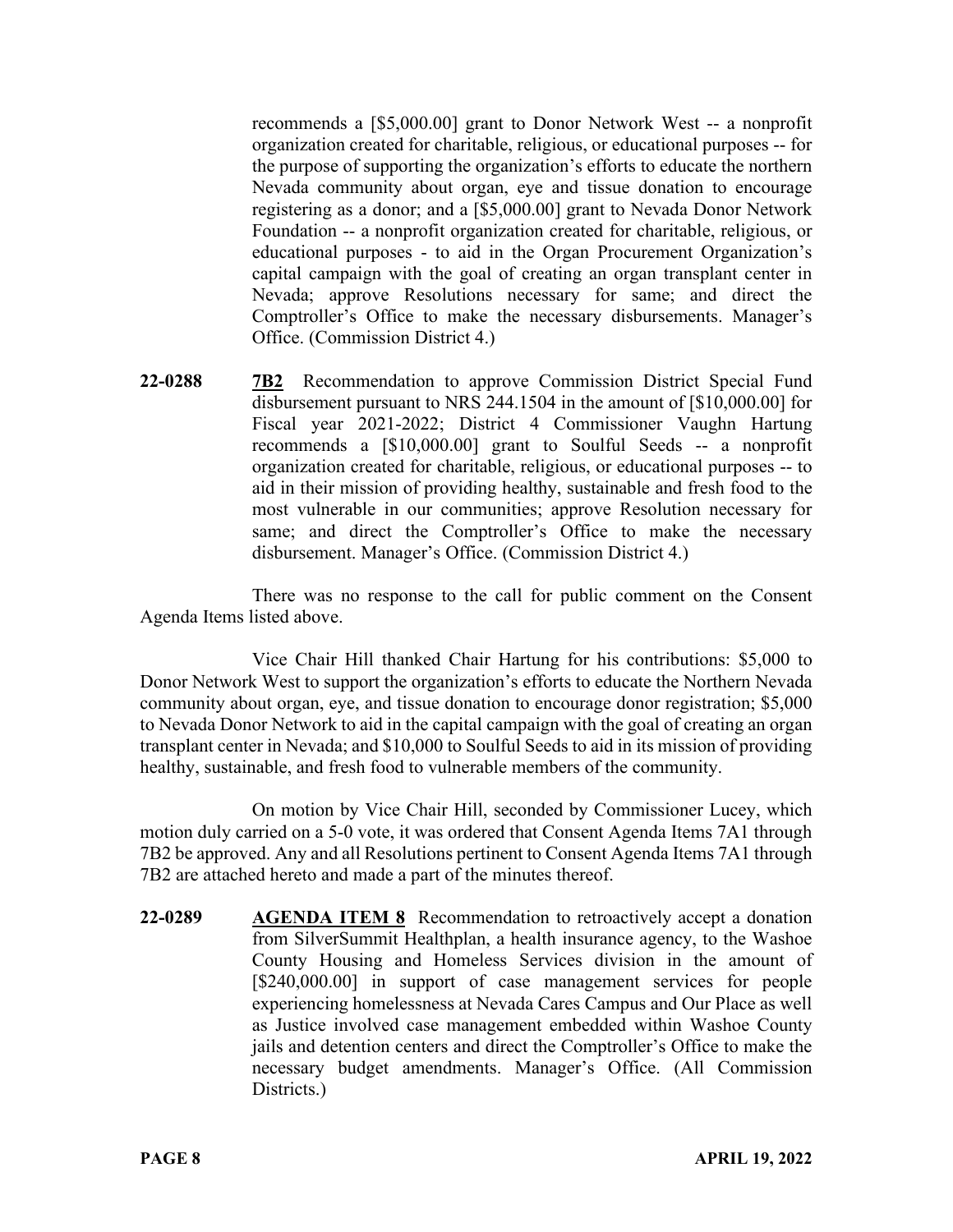County Manager Eric Brown thanked SilverSummit Healthplan for its outreach and support of the County's Housing and Homeless Services Division.

Vice Chair Hill expressed appreciation for the partnership and noted Manager Brown had worked hard to make it happen. She believed the County would transform lives with the programs implemented as a result of the partnership.

Chair Hartung said the County could not do this without the assistance of the community.

There was no response to the call for public comment.

On motion by Vice Chair Hill, seconded by Commissioner Jung, which motion duly carried on a 5-0 vote, it was ordered that Agenda Item 8 be accepted and directed.

**22-0290 AGENDA ITEM 9** Recommendation to acknowledge status report and possible direction to staff on the County Manager's recommended Fiscal Year 2023 Budget with estimated appropriations of approximately [\$965,207,730.00] which incorporates Board priorities of funding for existing contractual obligations, supplies, utilities, personnel costs, unfunded mandates from the 2021 Legislative session, second year of property tax refunds, increasing role supporting regional Homeless Services capital improvements and operations, maintaining the County's assets and infrastructure needs, and operating budget requests, and direct the County Manager to return to the Board of County Commission with a Tentative and Final Budget for adoption at a public hearing to be scheduled on May 17, 2022. Manager's Office. (All Commission Districts.)

Budget Manager Lori Cooke conducted a PowerPoint, a copy of which was placed on file with the Clerk, and reviewed slides with the following titles: County Manager's Fiscal Year 2023 Recommended Budget; FY 2023 Budget Timeline; FY 2023 Strategic Planning; Economic Outlook; FY 2023 Economic Outlook; FY 2023 Budget Outlook (two slides); FY 2023 County Manager's Recommended Budget; FY 2023 Recommended Budget (All Funds) (three slides); FY 2023 Recommended Budget (four slides); FY 2023 Recommended General Fund Budget (six slides); General Fund - Fund Balance; FY 2023 Recommended Homelessness Fund Budget; FY 2023 Recommended Budget Other Funds; FY 2023 Recommended Budget CIP; FY 2023 Recommended New CIP Projects; FY 2023 Recommended Other Capital Projects; and Questions/Discussion.

Ms. Cooke discussed the FY 2023 Budget Timeline slide, noting it only represented nine months out of the year. She explained that from July through September the County would begin planning for the next year. The County would work on its budget book and provide financial policies direction and community information. She shared the direction received from the Board during its Strategic Planning Workshop on January 26,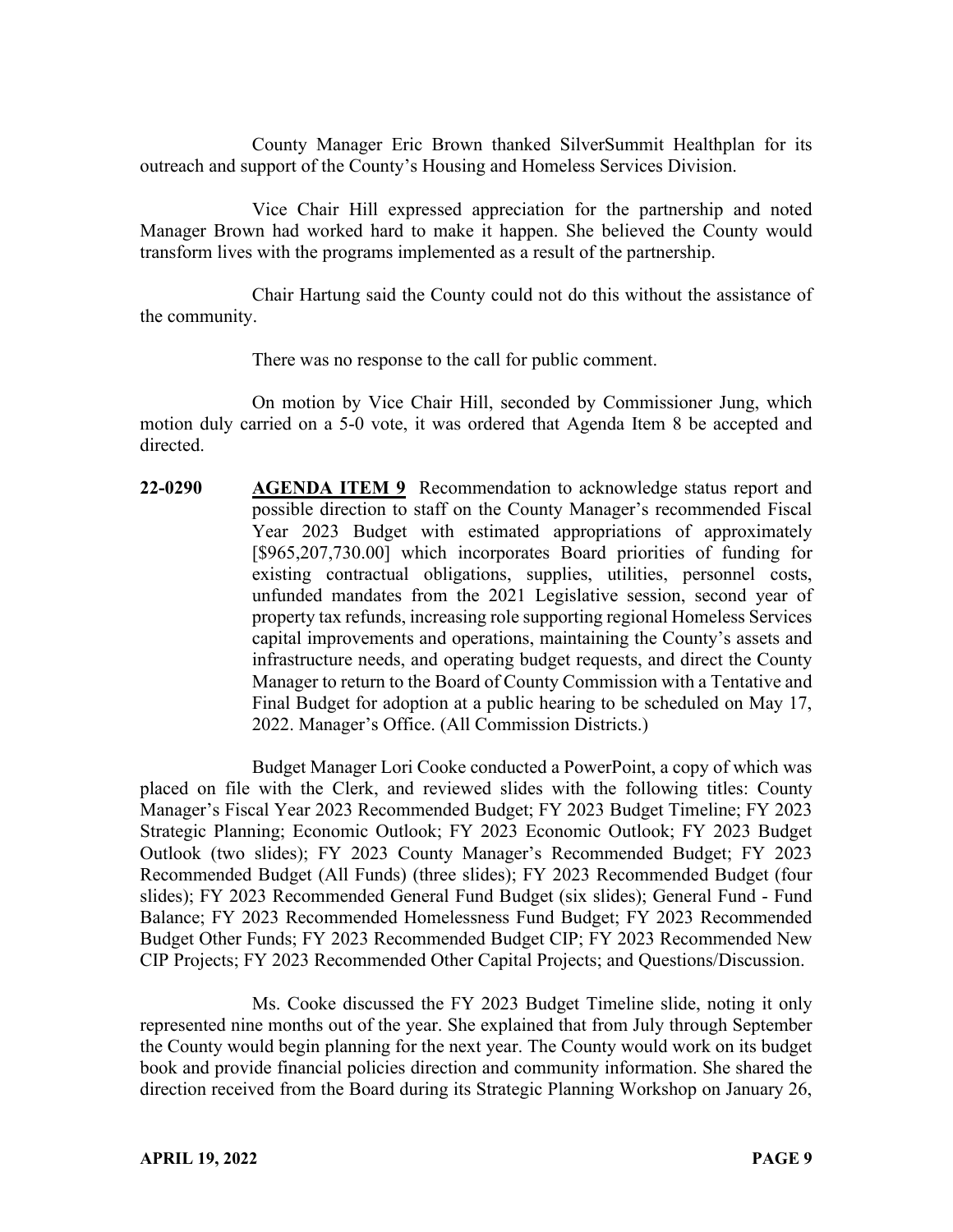which included the following focus areas: maintaining County assets, parks, sewer, and stormwater; completing Cares Campus construction, and delivering more programming to stabilize and get people into permanent housing; Cities of Reno and Sparks to focus on delivering affordable housing; pausing American Rescue Plan Act (ARPA) funding for now and coordinating with the annual budget process.

The Economic Outlook slide, Ms. Cooke informed, had been included in the presentation during the April 12 meeting. She remarked that the 12-month Consumer Price Index All Urban Consumers (CPI-U) had been added to the slide to provide a comparison over the last few years. She shared that the County had updated information from the Bureau of Labor and Statistics (BLS) from January through March 2022 and highlighted the impacts on inflation. She noted some of the largest impacts on inflation were related to geopolitical concerns such as the invasion of Ukraine and supply chain issues and backlogs related to COVID-19 (C19). She explained that the United States forecast had also been added to the presentation, noting she believed economic growth would slow in 2022 and that it was projected to grow 2.2 percent year-over-year in 2023. She indicated revenue growth would slow down as economic growth slowed, and expenses were expected to increase faster than revenue.

Ms. Cooke spoke about the base budget process, explaining that everything adopted as a permanent part of the budget for the current year would roll forward to become the following year's base budget. Staff would look at necessary adjustments based on things such as contractual increases or collective bargaining, and then discuss the above base items or enhancements, which would be in addition to the base budget. Those items could include Board direction, potential investments, and department requests. She shared that this year the County had received a request for \$35 million above base and 142 fulltime equivalents (FTE), but after looking into this it was deemed unsustainable. Ms. Cooke reminded that staff met with the members of the Board and the departments, and County Manager Eric Brown had been involved throughout the entire budget process. She noted the same process was followed for the operating budget as well as the capital projects budget.

The total recommended budget appropriations for FY 2023, Ms. Cooke observed, were approximately \$965.2 million. She pointed out that this would be considered a small budget for some agencies but was significant for Washoe County. She spoke about Governmental Funds, which were comprised of the General Fund, Special Revenue Funds, Capital Project Funds, and Debt Service Funds. Proprietary Funds, she said, were made up of Enterprise Funds and Internal Service Funds. Enterprise Funds were run like a business, and Internal Service Funds were funds that supported things such as equipment services, health benefits, and risk management. Several highlights from the budget recommendations were identified, including increasing the Stabilization Fund to 1 percent, the expansion of CARES Campus operating costs for Homelessness Services, and the addition of 93.3 FTEs. She shared that the Stabilization Fund had been accessed twice since the floods in 2017 and had also been replenished twice. She remarked that staff had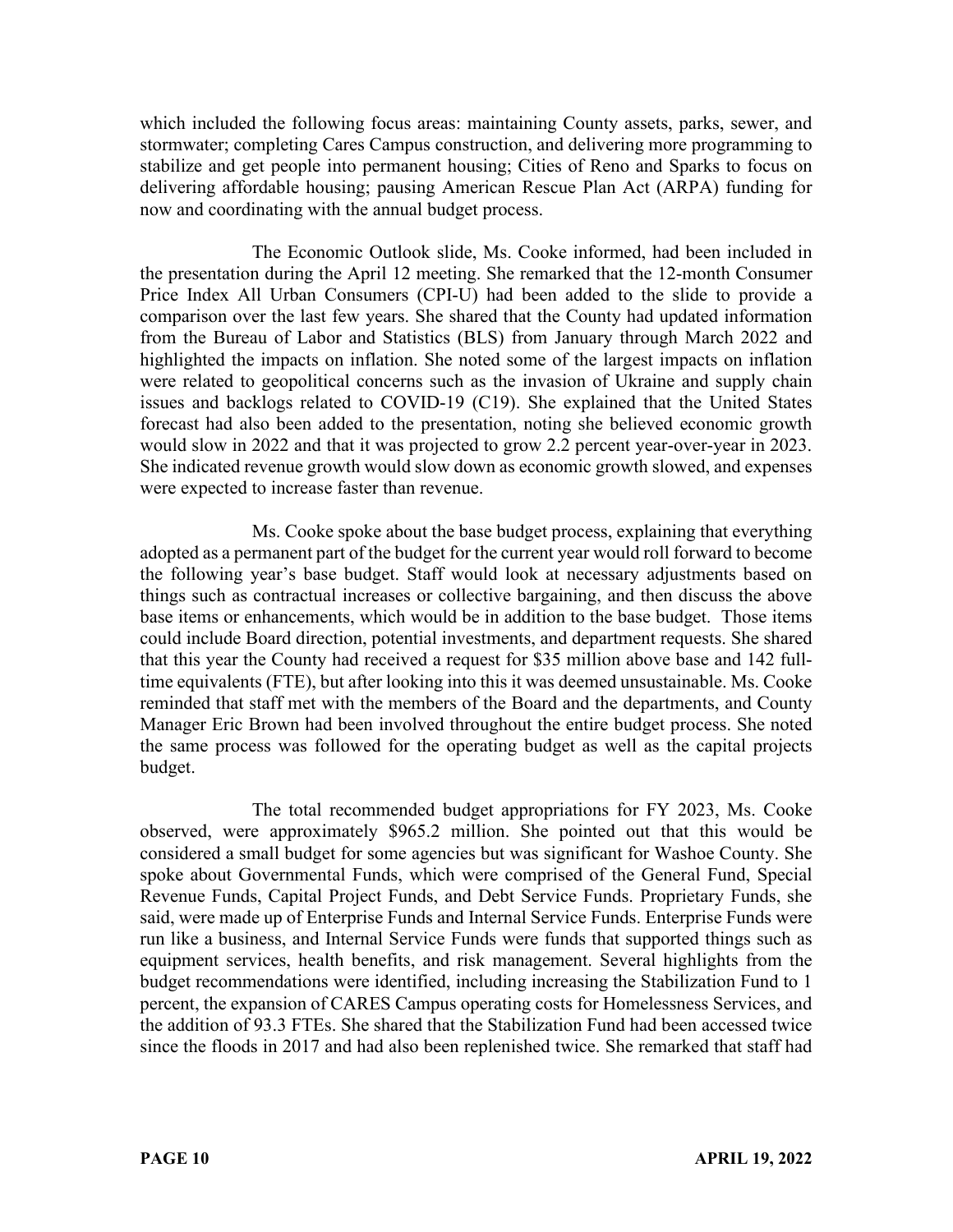done due diligence, and she opined that all the recommendations within the budget would be sustainable.

Ms. Cooke observed that the General Fund budget was the largest, noting it supported practically every function within the Governmental Funds. She reported that 84 percent of the General Fund revenues were made up of property tax and consolidated tax (C-Tax). The remaining revenues came from fines and fees, transfers in from other funds, charges for services, and other similar categories. She shared that the General Fund Uses by Type included personnel costs, services and supplies, settlement payments, and transfers out. She spoke about the recommended new positions, noting basically every department was receiving a recommendation for additional personnel. She informed that due to ongoing collective bargaining, departments may not be able to begin recruitment for additional positions or begin certain projects until July 1 or later. She commented the County would also see reclassifications, but a lower number than had been seen over the past few years.

Ms. Cooke spoke about the transfers out from the General Fund. She shared there was \$7 million in ongoing transfers and \$38 million in one-time transfers. She commented that the \$7 million for ongoing transfers had not been sufficient, but it was an increase from the approximately \$1.5 million the County struggled with when it first came out of the recession. She reported the County had \$9.4 million in deferred projects at the end of FY 2020 and into FY 2021 due to C19. She spoke about the Homelessness Fund, noting it did not exist in FY 2021 which was why there were no actuals listed in the presentation. An estimate was provided for FY 2022 and a recommendation for FY 2023. She spoke about the recommended new positions and reclassifications, stating they would be broken out into detail and provided to the Board during its meeting on May 17.

The FY 2023 Capital Improvement and Infrastructure Scorecard Projects recommended budget appropriations totaled \$125.8 million, Ms. Cooke informed. She noted that 46 percent of the appropriations were attributed to the Utilities Fund, with the largest project being the continuation of the South Truckee Meadows Water Reclamation Facility (STMWRF) 2020 Expansion Project. She shared that the County closed on State Revolving Fund (SRF) bond funding in January for this project. Chair Hartung asked to confirm that the STMWRF project was not being funded by taxpayer dollars. Ms. Cooke replied that was correct; it was supported by Utility Funds, which were part of the Enterprise Fund and not within the General Fund.

Ms. Cooke remarked that over \$247 million in Capital Improvement Program (CIP) project requests were made for FY 2023 to FY 2027. She shared that the County first identified available funding for multi-year projects the Board had already approved, noting these projects were already in process and the County was legally obligated to move forward on many of them, such as the P25 Radios. Then there were the recommended new CIP projects for FY 2023, which she said totaled \$19.5 million. Most of these projects were considered one-time, high-risk, and/or deferred maintenance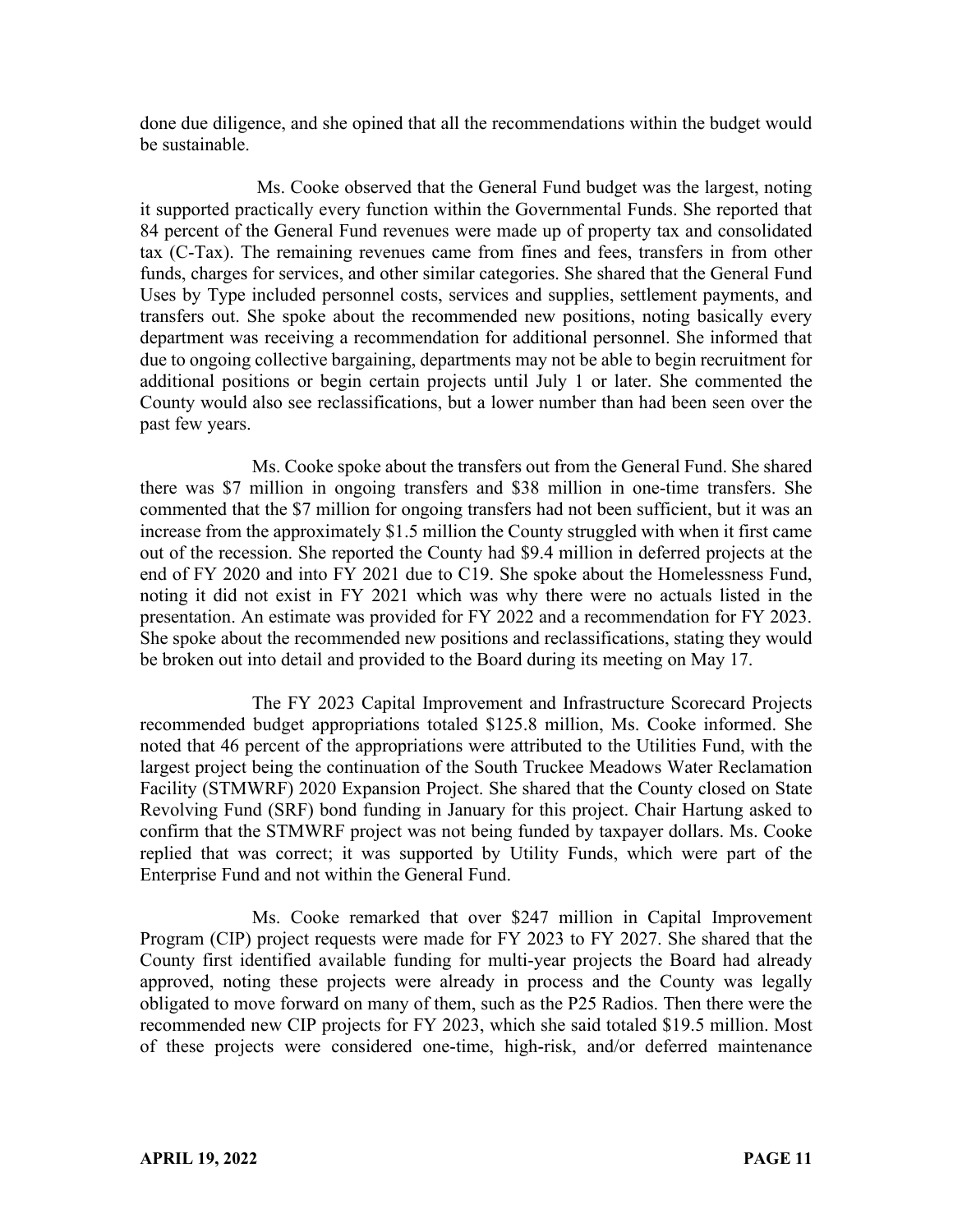projects. She commented that the recommended projects were submitted by subject matter experts and departments and were evaluated and prioritized by the CIP Committee.

The facilities and building projects, Ms. Cooke noted, were recommended because they had been identified on the infrastructure scorecard as areas needing attention. The subtotal for these projects was estimated at \$14.5 million and would include maintenance or replacement of things such as roofs, doors, heating and air, and flooring. She observed that the Sheriff Records Detention Computer-Aided Dispatch (CAD) System was a shared regional expense, and the County's portion was \$2.1 million. The project included records management, corrections management, and dispatch. She mentioned the In-Building P25 Bi-Directional Amplifiers (BDA) Upgrade, noting this was needed to ensure the P25 radios worked in the buildings, which was an issue in other jurisdictions. Ms. Cooke stated several projects had been requested every year, and though they needed to be done, funding had been an issue. She asserted that the longer these projects were put off, the more expensive they would become. Among these were library renovations and senior center building improvements.

Ms. Cooke spoke about the Parks Capital Fund, stating all of the projects were noted as carryover but there were a few that were new and would become carryover projects in the next fiscal year.

The Utilities Fund, Ms. Cooke said, included many projects with the largest three in terms of the estimated costs being the STMWRF expansion, the Pleasant Valley Interceptor (PVI) Reach 3 Conveyance Project, and the Steamboat Lift Station. She reminded that these were funded through ratepayer utility rates and were not supported by the General Fund or taxpayer funds.

Ms. Cooke explained that the next steps were for the County to come back to the Board on May 17 for the public hearing and adoption of the FY 2023 budget. She noted there would be two separate agenda items, one would be the budget for adoption and the other would include a breakdown of the five-year CIP to include the carry forward projects and all the projects that come before the Board every year. She informed that it was statutorily required for the County to submit the final FY 2023 budget to the State of Nevada by June 1, and the five-year plan to the State's Legislative Counsel Bureau (LCB) and the Washoe County Debt Management Commission (DMC) by August 1.

Commissioner Lucey opined that Assembly Bill (AB) 424 was one of the most challenging pieces of legislation to come out of Carson City in years, due to the impacts the unfunded mandate had on the County. He stated that district attorneys and judges across the State were having difficulties addressing the needs of the new laws, and the Washoe County District Attorney's (DA) Office had asked for 14 positions to fulfill their needs and meet the requirements. He understood that it impacted not only the DA's Office, but also the District Court, the Justice Courts in the Cities of Reno and Sparks, the Washoe County Sheriff's Office (WCSO), and the Alternate Public Defender. He stated there was a major shift in how the County processed justice and criminal cases. The recommended budget proposed seven FTEs, and Commissioner Lucey did not believe that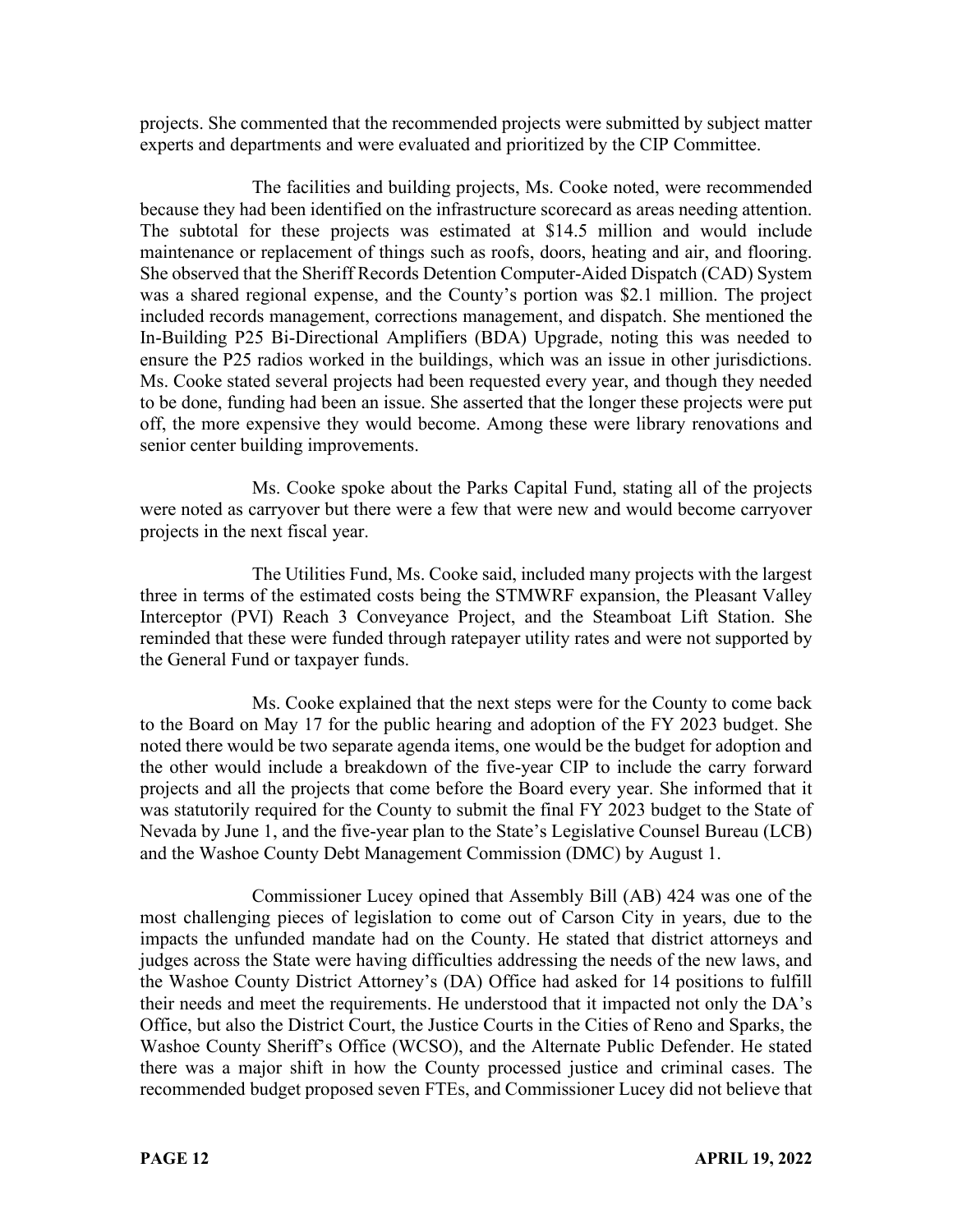was adequate. He suggested that these positions be prioritized and that the budget include the original ask of 14 FTEs because he believed the DA's Office and the WCSO would be the most impacted by transfers. He observed it was now the County's duty to defend why individuals should be incarcerated or held on bail, which he thought was a challenge to public safety. He stated adequate staffing levels were needed to prepare for hearings in a timely manner. He asked that the proposed FTEs in the recommended budget return to the originally requested numbers to address AB 424, if not at least 11 or 12 FTEs, noting this could be scaled back in one year if it was feasible to do so.

### **11:43 a.m. Commissioner Jung left the meeting.**

Ms. Cooke informed that included in the seven FTEs were Deputy District Attorney positions as well as support staff positions. Commissioner Lucey said he appreciated the positions that were accounted for, but wanted to ensure program specialists, victims' advocates, and support staff positions were funded to adequately address the tight timelines resulting from AB 424.

Vice Chair Hill asked about the new CIP recommendations and whether they followed the scorecard that was outlined to the Board. Ms. Cooke replied yes. Vice Chair Hill requested that in the future the scorecard be provided to the Board with the budget so the members of the Board could better understand the requests and be able to explain the projects to their constituents. She noted during the last budget the Board was excited about the prospect of transforming the County's parks and she was pleased to see there were several park programs included in the recommended FY 2023 budget. She noted the North Valleys Library had been on the list for a long time and that she would like to see this be addressed down the line. She observed the County was looking into the possibility of leveraging infrastructure funds and ARPA funds. She commended the departments that asked for reclassifications in the budget, noting it was the transparent way for the Board and the community to see the requests.

Vice Chair Hill expressed excitement about the additional funding for the County's road CIP and wondered if that was a direct response to the requests from the Board and the community regarding road maintenance concerns. Ms. Cooke responded that they were not all new projects, and a detailed breakdown of the projects would be provided to the Board during the May 17 meeting. Vice Chair Hill thanked Ms. Cooke and said the Board would like to see potential funding for infrastructure projects. She noted that Chair Hartung and Commissioner Lucey had also discussed this and potential funding for public safety projects with the Regional Transportation Commission (RTC). She looked forward to seeing these updates at the next meeting, along with the information Commissioner Lucey had requested regarding additional FTEs in the DA's Office.

Chair Hartung said he did not disagree with Commissioner Lucey about the additional FTEs in the DA's Office but he was hopeful the County could find a different way to fill the existing recommended positions and address the needs of the office without creating additional FTEs. He suggested the Board sue the State when unfunded mandates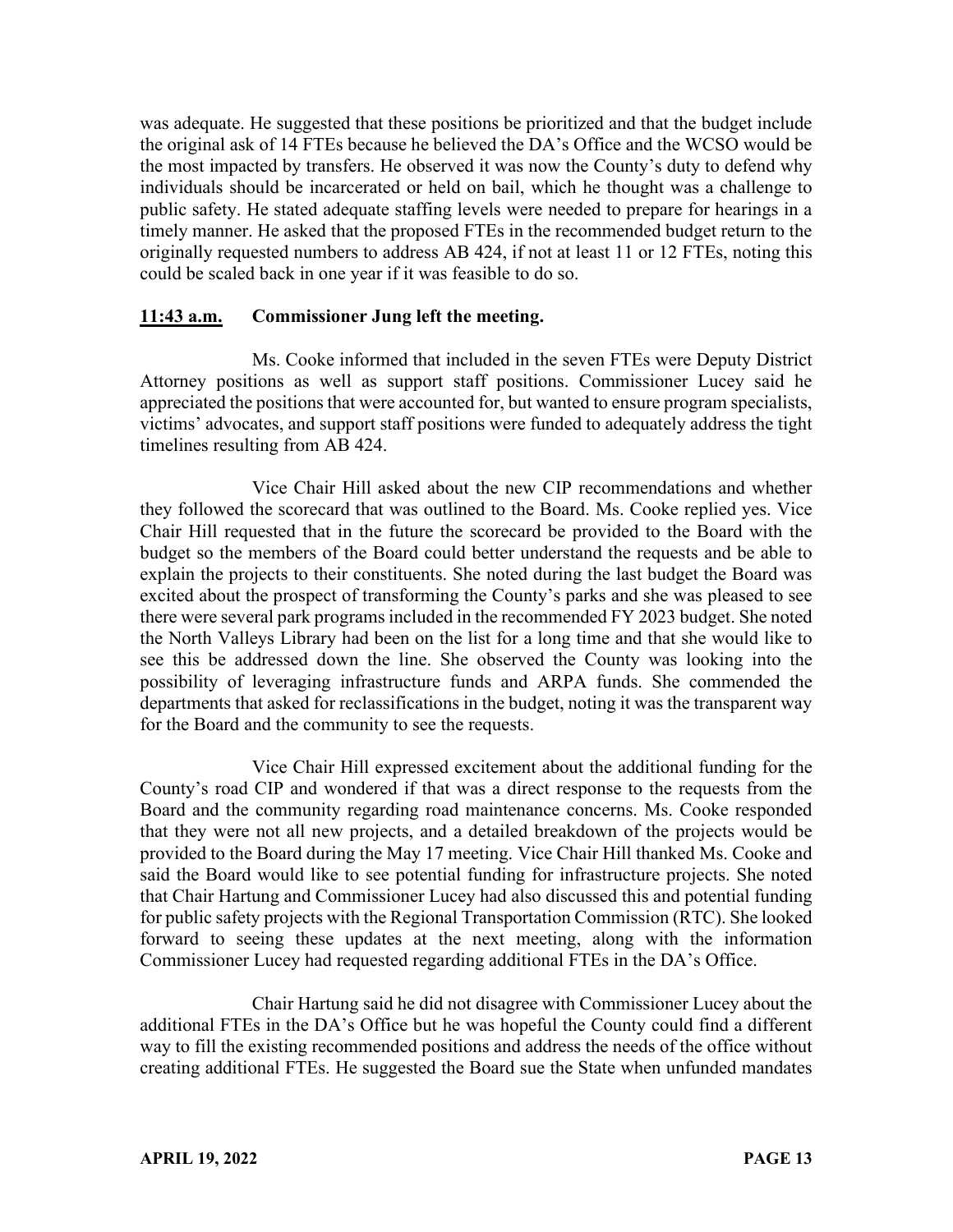were passed. He opined that if the State was going to force these mandates on the County, then it should provide the funding.

Chair Hartung wondered about two of the line items totaling almost \$43 million which were listed on slide 19 of the PowerPoint presentation. He noted they were for indigent services and the Homelessness Fund and asked if they were one-time transfers. Ms. Cooke answered that they were ongoing transfers. She stated the indigent services funds were ongoing and there was an increase every year that was statute-related dating back to when it was limited to indigent medical, but the Legislature had expanded it to indigent services. She spoke about the Homelessness Fund, noting the transfers were in place for operations and support. She shared that there were some positions temporarily funded by ARPA that the County would have to take into consideration to avoid losing traction in providing services once the funding was gone. Chair Hartung expressed frustration, noting the County was spending a lot of money and he wanted to see progress.

### **11:50 a.m. Commissioner Jung returned.**

Commissioner Jung asserted that the Board would always be the recipient of unfunded mandates, and she had no problem initiating a lawsuit against the State. She said she loved when the State handed things over to the County and wished the cities did more of this because she believed the County did things best. She opined that the County had absorbed so much from the State over the past 15 years and had shown that it could do things better and do them without the State's money. She said she was still open to the idea of a lawsuit and reminded that Commissioner Lucey was the President of the Nevada Association of Counties (NACO). She thought there was potential to work with the Nevada League of Cities to put pressure on the State.

Commissioner Jung asked for a future agenda item to include a full audit of the County's indigent healthcare, with a focus on how it was paid to the local hospitals and how it was being used. She said an audit had not been conducted during her time on the Board. She observed that if a person were to get hurt in Washoe County and did not have insurance, their care was paid for by the County's citizens. She also wanted the hospital associations to come present to the Board and explain what the standard operating procedures were for available beds, regardless of whether a pandemic was occurring. She opined hospitals did not keep a lot of beds available because they wanted to make their board investors and stockbrokers future billionaires. She believed it was the standard operating procedure to limit available beds and said hospitals did not even have available beds pre-pandemic. She asserted the Board should inform the hospital associations of what was required by the County to provide indigent care and the County should have some say in how the hospitals operated, especially the nonprofits. She thought the County's voters and taxpayers would like to see where their money was going regarding indigent medical care.

Chair Hartung agreed with the comments made by Commissioner Jung. He wanted to make sure that the money granted to the County to make the community safe,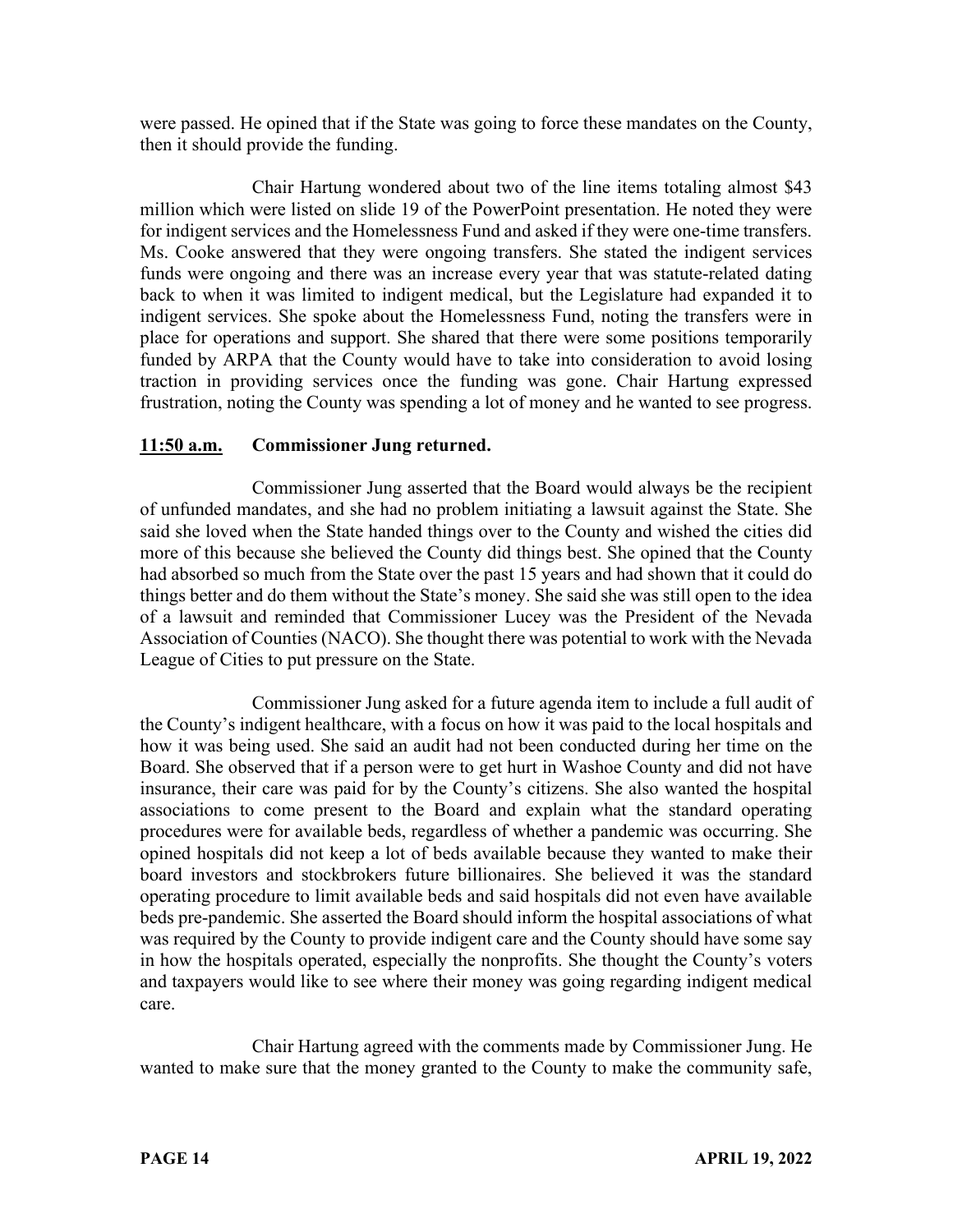secure, and healthy was sustainable. He thought having an audit of the County's indigent healthcare was a great idea.

Chair Hartung asked Ms. Cooke what she needed from the Board. Ms. Cooke responded that she would like the Board to provide comments and direction to staff, and to be directed to come back on May 17 to present the final budget for approval. Manager Brown said he would take the comments from the Board about the DA's Office back to staff for further discussion but wanted to point out that the DA's Office had taken a different approach than other departments to address the AB 424 issues. He agreed with Chair Hartung that there may be ways to get the work done that would not require additional FTEs. He informed that the Board had approved six ARPA-funded positions in December, and it was now April and only one of those positions had been filled. He supported the DA's Office but thought this was an important piece of information for the Board to consider and understand how the budget recommendations had been determined. Manager Brown shared that he had a discussion with District Attorney Chris Hicks and informed him that if the DA's Office was able to get to full staffing as budgeted and was still having difficulties with the workload then another conversation could be had to determine a solution.

Commissioner Lucey thanked Manager Brown for the clarification and said he was open to any opportunity to address the needs of the DA's Office due to AB 424. He agreed there were ways to start small and that the Board could augment the budget after July 1 if the funding was available. He wanted to voice his concern about the legislation and the impacts it had on the County. He agreed that the staffing was not readily available to fill the positions which was a whole different challenge. He remarked that judges were paid for by the State but everything else had to be paid for by the County and he thought that the impacts to the State were nominal when legislation like this was passed. He wanted to ensure the County was adequately prepared to deal with any issues resulting from the passage of State legislation. He opined that many of the State legislators had not served in local positions previously and did not understand the needs of county or city governments and what it took to keep the municipalities running efficiently. He said he planned to be more aggressive during the next legislative session.

### **12:09 p.m. Chair Hartung left the meeting.**

Vice Chair Hill expressed appreciation for the dialogue regarding funding for the DA's Office. She thought it provided a deeper understanding of the department's needs and would be beneficial if and when the DA's Office needed to request additional funding for staff support.

Commissioner Jung cautioned the Board and the County Manager that there was tension with the elected department heads, and it was important for the Board to maintain its flexibility and ability to problem-solve. She noted the Board had never been afraid to re-open a budget if it decided it had overfunded or underfunded a certain area. She thanked Commissioner Lucey for his advocacy at the Legislature. She promised that once she was no longer on the Board, she would be happy to help in Carson City however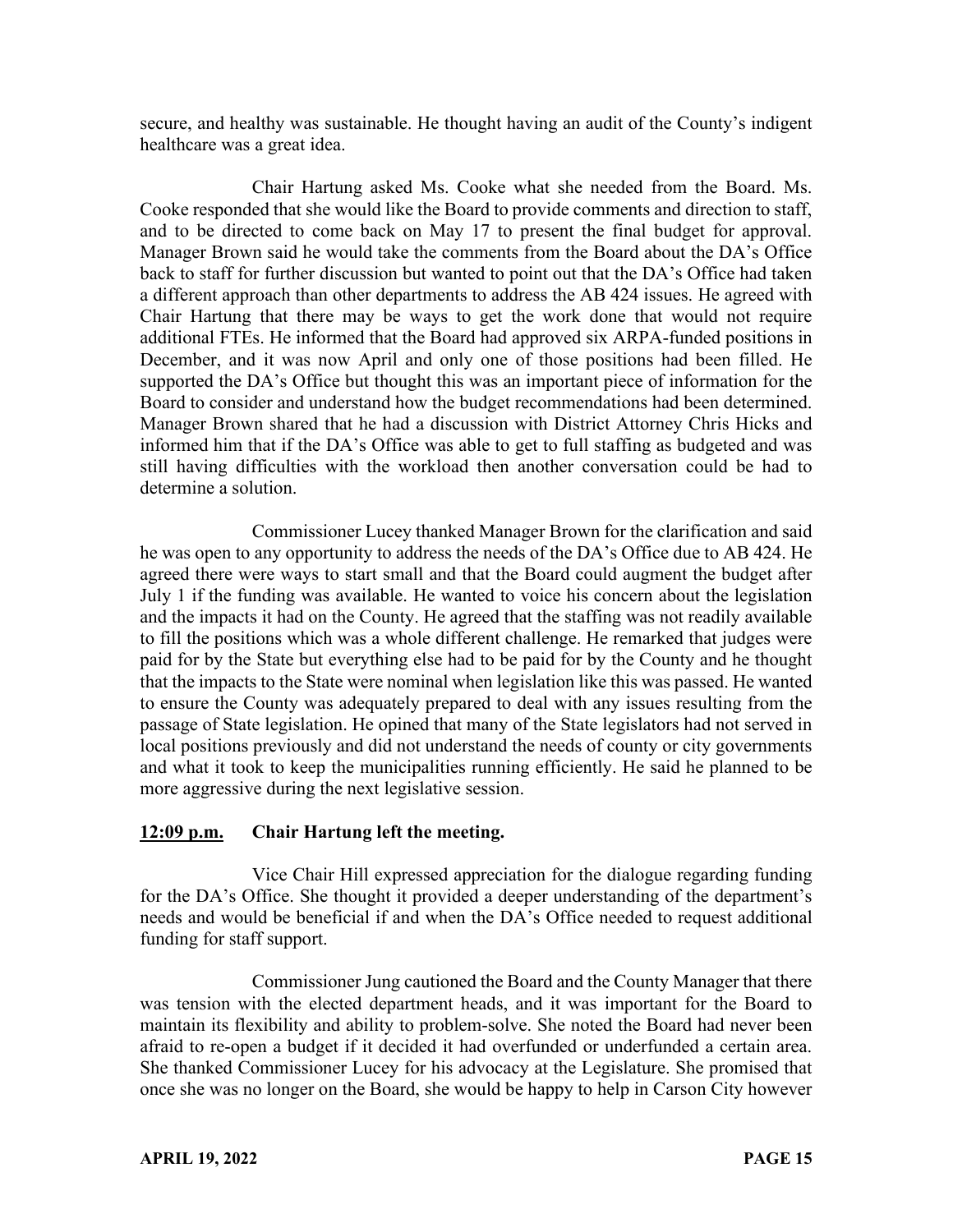she could. She remarked that department heads were elected to do a job and the Board would do everything it could to ensure they were able to do their jobs. She commented that Manager Brown approached everything from a position of cooperation and tried to address things from a place of "yes" rather than immediately from a place of "no."

# **12:11 p.m. Chair Hartung returned.**

On the call for public comment, Ms. Tracey Hilton-Thomas quoted 1 John 3:18 of the Bible. She wondered about the unemployment rate and how much of the decrease was due to skilled laborers moving out of the area. She noted there were labor shortages in many industries and opined that most people moving to the area were not doing so to work. She believed the economy and the County's revenue were expected to slow down and asked the Board how it could justify increasing spending. She expressed frustration with the County's budgetary decisions. She did not think contracts with Dominion should be renewed. She urged the Board not to approve the budget as written.

Mr. Zach Young stated he was the Assistant District Attorney for the DA's Office who supervised the Criminal Division. He shared that he had been a prosecutor for 17 years and was in attendance to ask for ongoing discussions with staff concerning the DA's Office budget. He expressed appreciation for the comments made by Commissioner Lucey regarding the funding specific to AB 424. He said he recognized and appreciated the difficulties and challenges of balancing a nearly \$1 billion budget. He remarked that the DA's Office was concerned with the tight timelines resulting from AB 424. He said that six of the nine support staff positions that were requested were not in the recommended budget, and he opined the current recommendation would not be sufficient for staff to do their jobs in the name of victims' rights and public safety. He believed the DA's Office needed to receive proper and adequate funding, noting it had been careful over the years to only ask for what was needed. He thanked the Board for its time and ongoing consideration.

On motion by Commissioner Lucey, seconded by Vice Chair Hill, which motion duly carried on a 5-0 vote, it was ordered that Agenda Item 9 be accepted and staff be directed to bring back alternatives and some changes prior to the adoption of the final budget at the May 17 meeting.

## **22-0291 AGENDA ITEM 10** Public Comment.

Ms. Tracey Hilton-Thomas displayed a document, a copy of which was placed on file with the Clerk. She quoted Thomas Merton, Nelson Mandela, and John 13:34 of the Bible. She stated that she had been coming to the Board for over a year and had not called the members of the Board names, requested that the results of the 2020 election be changed, or commented about voting kiosks being hacked. She referenced an email she had sent to the Board on March 9, 2021, noting she had voiced concern about the costs and resources involved in Washoe County's election processes and wanted to seek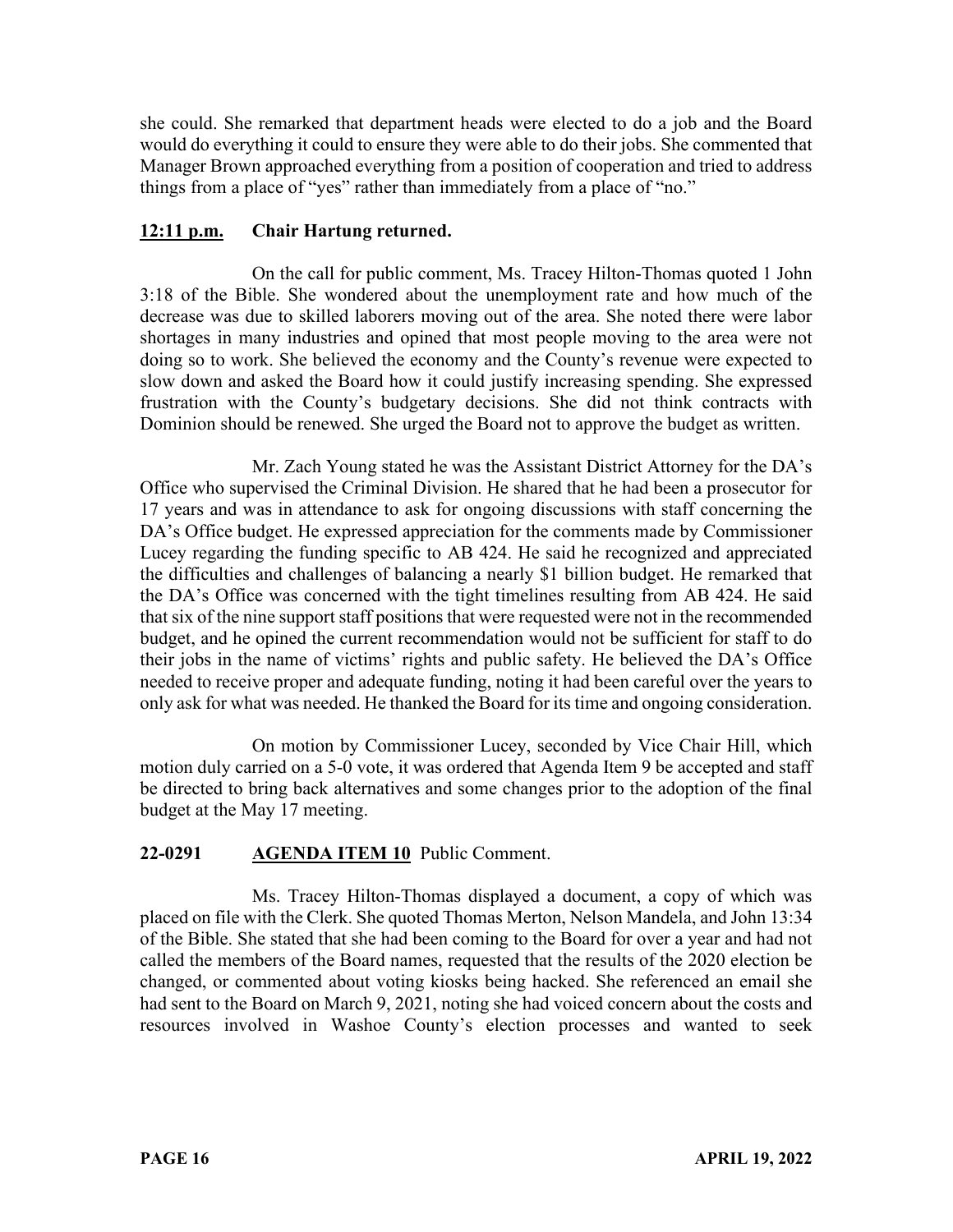improvements. She asked the Board to consider viable and legal solutions to improve the election system.

Mr. Nicholas St. Jon believed the Board cared more about the removal of the Advanced Signal Warning Systems (ASWS) than voting. He requested the Board eliminate the use of electronic voting machines. He opined that the machines could not be certified or verify that votes would not be altered. He asked the Board to review the document provided previously and hold a discussion on provisional ballot anomalies. He shared that he had submitted a public records request, noting he believed his rights under the Fourth Amendment and the Nevada Constitution were violated when he had to pass through a metal detector and have his belongings searched to enter Chambers. He demanded the metal detectors be removed. He asked to speak with Vice Chair Hill and Commissioner Jung briefly after the meeting.

Ms. Monica Myles, Community Development Manager for Nevada Donor Network (NDN), expressed appreciation for the Board's support of organ, eye, and tissue donation during National Donate Life Month and over the years. She thanked Chair Hartung for his donation and for sharing his personal story. She shared that the NDN Foundation had been established to raise funds to bring additional transplant opportunities to Nevada. Currently, the only transplant center in the State was located at the University Medical Center in Las Vegas, and it only transplanted kidneys. The NDN Foundation's goal was to bring a kidney transplant center to Northern Nevada. She thanked Chair Hartung again for his support.

County Clerk Jan Galassini stated an email was received from Ms. Elise Weatherly, which was placed on file.

### **22-0292 AGENDA ITEM 11** Announcements/Reports.

Chair Hartung shared that his family had to move to Loma Linda for three months for his daughter's transplant. He said they had thought the transplant could happen at any hospital but were made aware that was not the case. He thanked everyone from Donor Network West and Nevada Donor Network for their work and the help they provided to families throughout the whole donation process. He also thanked the individuals and families that had given the gift of life through eye, tissue, and organ donations.

Commissioner Lucey expressed appreciation for Chair Hartung's support and advocacy of organ donation and thanked him for sharing his story. He shared that Commissioner Jung had been honored that week by the Veterans of Foreign Wars (VFW) and had received a letter of recognition for her support over the years. He noted Commissioner Jung was an honorary member of the VFW Post 9211 and that her parents had been active members for years. Commissioner Lucey stated through Commissioner Jung's charitable donations, time, and energy, the VFW would be able to provide food and supplies to over 200 families in the community. He noted that Commissioner Jung's father received a Legacy Award.